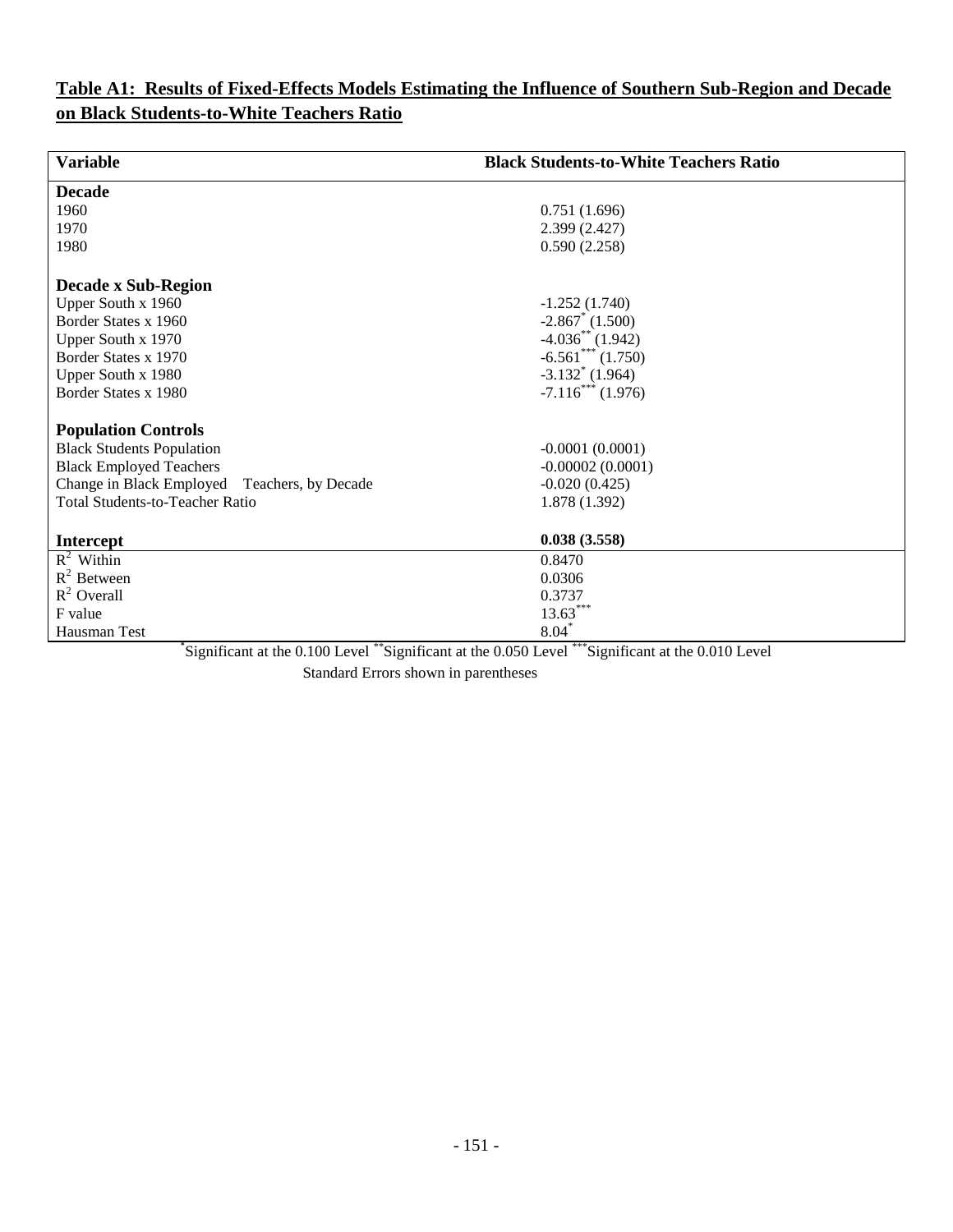## **Table A2: Dependent Variable: LN Monthly Salary; Only Teachers, 1993 and 2003**

|                         | Model 1                           |                                   | Model 2                                                               |                        | Model 3                           |                            |
|-------------------------|-----------------------------------|-----------------------------------|-----------------------------------------------------------------------|------------------------|-----------------------------------|----------------------------|
|                         | 1993                              | 2003                              | 1993                                                                  | 2003                   | 1993                              | 2003                       |
| <b>Highest Degree</b>   |                                   |                                   |                                                                       |                        |                                   |                            |
| <b>Earned</b>           |                                   |                                   |                                                                       |                        |                                   |                            |
| <b>BA</b> Educ.         | 0.003                             | $0.039*$                          | 0.012                                                                 | $0.051$ **             | $0.032\sp{***}$                   | $0.061^{\ast\ast\ast}$     |
|                         | (0.007)                           | (0.013)                           | (0.007)                                                               | (0.013)                | (0.006)                           | (0.013)                    |
| MA Educ.                | $0.201^{\ast\ast\ast}$            | $0.266$ ***                       | $0.200^\mathrm{***}$                                                  | $0.264***$             | $0.180^{\ast\ast\ast}$            | $0.244^{\ast\ast\ast}$     |
|                         | (0.007)                           | (0.013)                           | (0.007)                                                               | (0.013)                | (0.006)                           | (0.013)                    |
| PhD Educ.               | $0.166$ **                        | 0.083                             | $0.168^{\ast\ast}$                                                    | 0.078                  | $0.136^{*}$                       | 0.086                      |
|                         | (0.051)<br>$0.217^{\ast\ast\ast}$ | (0.072)<br>$0.257^{\ast\ast\ast}$ | (0.051)<br>$0.209\dots \qquad \qquad \qquad 0.209\dots \qquad \qquad$ | (0.072)<br>$0.244***$  | (0.046)<br>$0.173^{\ast\ast\ast}$ | (0.070)<br>$0.204\sp{***}$ |
| <b>MA</b> Degree        | (0.009)                           | (0.020)                           | (0.009)                                                               | (0.020)                | (0.008)                           | (0.019)                    |
| <b>PhD</b> Degree       | 0.080                             | 0.175                             | 0.078                                                                 | 0.167                  | 0.047                             | 0.145                      |
|                         | (0.042)                           | (0.071)                           | (0.042)                                                               | (0.071)                | (0.038)                           | (0.069)                    |
|                         |                                   |                                   |                                                                       |                        |                                   |                            |
| Level of                |                                   |                                   |                                                                       |                        |                                   |                            |
| <b>Teaching</b>         |                                   |                                   |                                                                       |                        |                                   |                            |
| Secondary               |                                   |                                   | $0.038^{\ast\ast\ast}$                                                | $0.077^{\ast\ast\ast}$ | $0.027***$                        | $0.052***$                 |
|                         |                                   |                                   | (0.007)                                                               | (0.013)                | (0.006)                           | (0.014)                    |
|                         |                                   |                                   |                                                                       |                        |                                   |                            |
| <b>Individual</b>       |                                   |                                   |                                                                       |                        |                                   |                            |
| <b>Controls</b>         |                                   |                                   |                                                                       |                        |                                   |                            |
| Female                  |                                   |                                   |                                                                       |                        | $-0.072***$                       | $-0.093***$                |
|                         |                                   |                                   |                                                                       |                        | (0.007)                           | (0.014)                    |
| Asian                   |                                   |                                   |                                                                       |                        | $0.060$ <sup>**</sup>             | $-0.040$                   |
|                         |                                   |                                   |                                                                       |                        | (0.018)                           | (0.036)                    |
| <b>Black</b>            |                                   |                                   |                                                                       |                        | $0.050^{\ast\ast\ast}$            | $-0.009***$                |
|                         |                                   |                                   |                                                                       |                        | (0.008)                           | (0.014)                    |
| Hispanic                |                                   |                                   |                                                                       |                        | $0.031^*$                         | $-0.046$                   |
|                         |                                   |                                   |                                                                       |                        | (0.010)                           | (0.022)                    |
| Other Race              |                                   |                                   |                                                                       |                        | 0.008                             | $-0.020$                   |
|                         |                                   |                                   |                                                                       |                        | (0.025)                           | (0.038)                    |
| <b>Married</b>          |                                   |                                   |                                                                       |                        | 0.025<br>(0.012)                  | 0.017<br>(0.022)           |
| Spouse Work             |                                   |                                   |                                                                       |                        | $-0.022$                          | $-0.015$                   |
|                         |                                   |                                   |                                                                       |                        | (0.011)                           | (0.020)                    |
| 1-2 Children            |                                   |                                   |                                                                       |                        | $-0.020^*$                        | $-0.037$                   |
|                         |                                   |                                   |                                                                       |                        | (0.001)                           | (0.015)                    |
| More than 3             |                                   |                                   |                                                                       |                        | $-0.050^*$                        | $-0.041$                   |
| Children                |                                   |                                   |                                                                       |                        | (0.019)                           | (0.053)                    |
| Experience              |                                   |                                   |                                                                       |                        | $0.022\sp{***}$                   | $0.014^{\ast\ast\ast}$     |
|                         |                                   |                                   |                                                                       |                        | (0.001)                           | (0.003)                    |
| Esperience <sup>2</sup> |                                   |                                   |                                                                       |                        | $-0.0002***$                      | $-0.0002$ <sup>*</sup>     |
|                         |                                   |                                   |                                                                       |                        | (0.00003)                         | (0.00007)                  |
| South                   |                                   |                                   |                                                                       |                        | $-0.244***$                       | $-0.217***$                |
|                         |                                   |                                   |                                                                       |                        | (0.008)                           | (0.017)                    |
| Midwest                 |                                   |                                   |                                                                       |                        | $-0.140***$                       | $-0.166$ ***               |
|                         |                                   |                                   |                                                                       |                        | (0.009)                           | (0.019)                    |
| West                    |                                   |                                   |                                                                       |                        | $\textbf{-0.060}^{\ast\ast\ast}$  | $-0.086$ **                |
|                         |                                   |                                   |                                                                       |                        | (0.009)                           | (0.020)                    |
| <b>Constant</b>         | $8.127$ *                         | $8.090***$                        | $8.102**$                                                             | $8.036^{**}$           | 7.964                             | $8.081$ **                 |
|                         | (0.006)                           | (0.012)                           | (0.008)                                                               | (0.016)                | (0.019)                           | (0.037)                    |
|                         |                                   |                                   | $-152-$                                                               |                        |                                   |                            |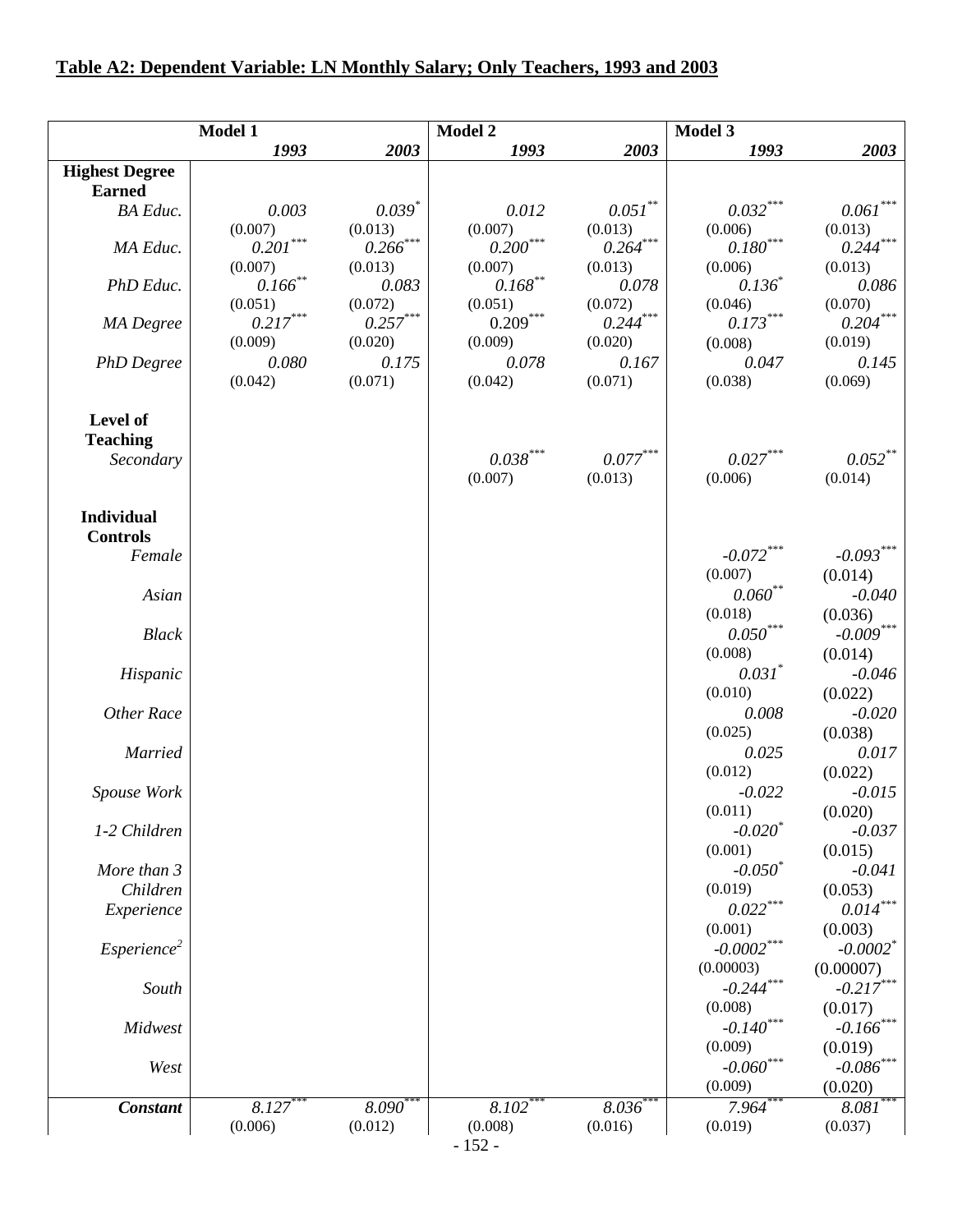| Adjusted $\mathbf{R}^2$        | 0.094                            | 0.066      | 9.096                         | 0.07                      | 0.248                                           |                              |
|--------------------------------|----------------------------------|------------|-------------------------------|---------------------------|-------------------------------------------------|------------------------------|
| $\mathbf{D}^2$<br>11           | 0.093                            | 0.066      | 9.096                         | 0.070                     | 0.246                                           |                              |
| F-Value                        | $217.01***$                      | $93.20***$ | $186.39***$                   | $\cdot$ 18 <sup>***</sup> | $172.09***$                                     | $\mathcal{L}$ <sup>***</sup> |
| ***<br>the control of the con- | **<br>the control of the control |            | the control of the control of |                           | the contract of the contract of the contract of |                              |

\*\*\* Significant at the 0.0001 \*\* Significant at the 0.001 \*Significant at the 0.010; Standard Errors shown in Parentheses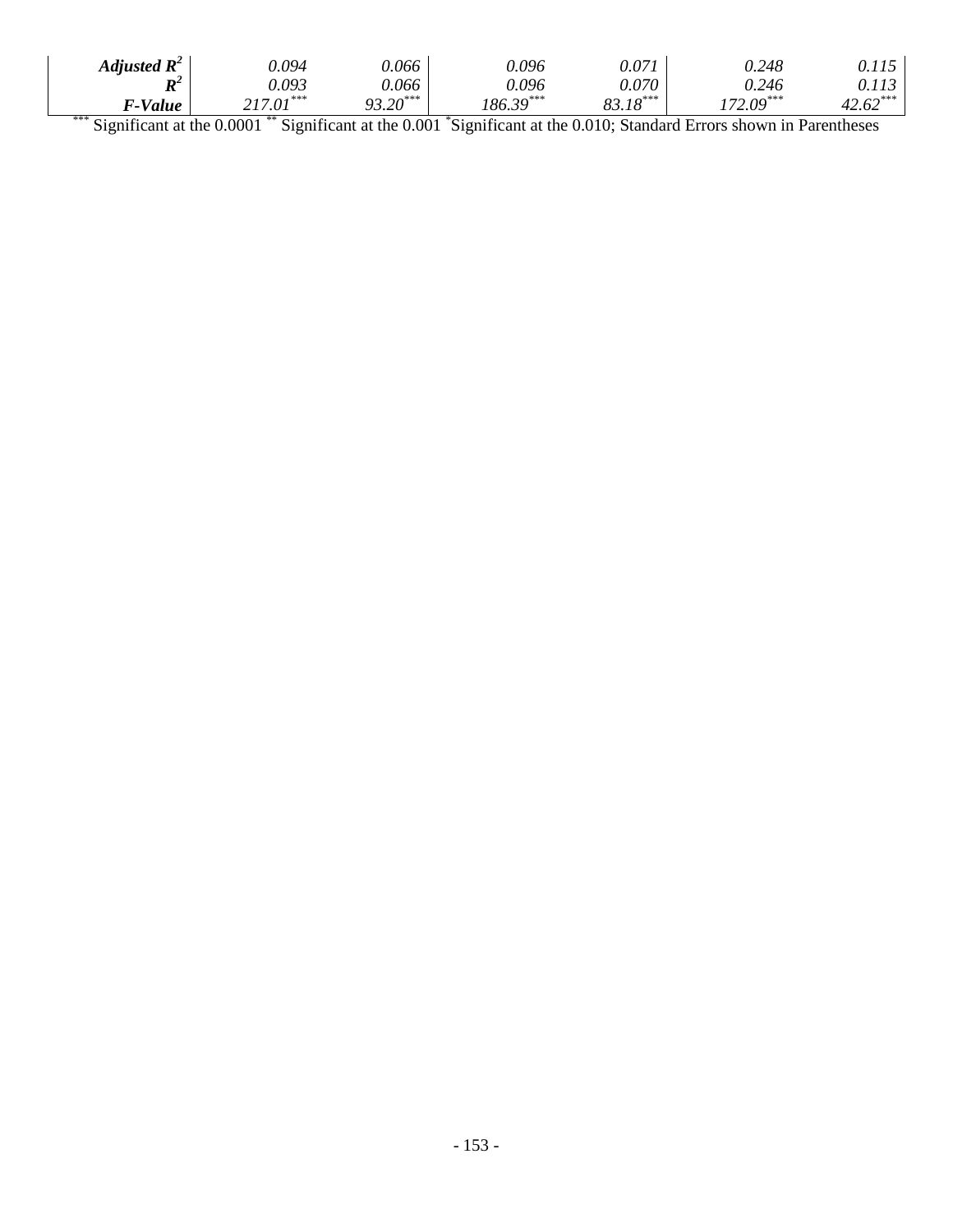## **Table A3: Dependent Variable: LN Monthly Salary; Non-Teachers, 1993 and 2003**

|                              | <b>Model I</b>         |             | <b>Model II</b>        |                             | <b>Model III</b>     |                 | <b>Model IV</b>       |                         |
|------------------------------|------------------------|-------------|------------------------|-----------------------------|----------------------|-----------------|-----------------------|-------------------------|
|                              | 1993                   | 2003        | 1993                   | 2003                        | 1993                 | 2003            | 1993                  | 2003                    |
| <b>Highest Degree Earned</b> |                        |             |                        |                             |                      |                 |                       |                         |
| <b>BA</b> Educ.              | $-0.219***$            | $-0.269***$ | $-0.172***$            | $-0.212***$                 | $-0.171***$          | $-0.188***$     | $-0.253***$           | $-0.293***$             |
|                              | (0.002)                | (0.012)     | (0.006)                | (0.012)                     | (0.006)              | (0.012)         | (0.009)               | (0.019)                 |
| MA Educ.                     | 0.037                  | $-0.052$ ** | $0.122***$             | $0.081^{\ast\ast\ast}$      | $0.100***$           | $0.078***$      | $0.102^*$             | $-0.143***$             |
|                              | (0.011)                | (0.016)     | (0.011)                | (0.016)                     | (0.010)              | (0.015)         | (0.022)               | (0.034)                 |
| PhD Educ.                    | $0.113***$             | $0.146***$  | $0.202***$             | $0.246***$                  | $0.165***$           | $0.205***$      | $0.145***$            | $0.219***$              |
|                              | (0.011)                | (0.009)     | (0.028)                | (0.010)                     | (0.026)              | (0.010)         | (0.026)               | (0.010)                 |
| MA Degree                    | $0.101***$             | $0.065***$  | $0.136***$             | $0.092***$                  | $0.112***$           | $0.082\sp{***}$ | $0.110***$            | $0.084***$              |
|                              | (0.003)                | (0.006)     | (0.003)                | (0.006)                     | (0.003)              | (0.005)         | (0.003)               | (0.005)                 |
| <b>PhD</b> Degree            | $0.180^{\ast\ast\ast}$ | $0.176***$  | $0.251***$             | $0.287\sp{*}{^\ast\sp{*}}}$ | $0.205***$           | $0.268***$      | $0.214***$            | $0.220***$              |
|                              | (0.007)                | (0.034)     | (0.007)                | (0.034)                     | (0.006)              | (0.032)         | (0.006)               | (0.033)                 |
|                              |                        |             |                        |                             |                      |                 |                       |                         |
| <b>Employment Sector</b>     |                        |             |                        |                             |                      |                 |                       |                         |
| Federal                      |                        |             | $-0.219***$            | $-0.214***$                 | $-0.203***$          | $-0.210$ ***    | $-0.202$ ***          | $-0.210$ <sup>***</sup> |
|                              |                        |             | (0.006)                | (0.012)                     | (0.006)              | (0.011)         | (0.006)               | (0.012)                 |
| <b>State</b>                 |                        |             | $-0.223***$            | $-0.307***$                 | $-0.193***$          | $-0.259***$     | $-0.202$ ***          | $-0.265$ ***            |
|                              |                        |             | (0.005)                | (0.010)                     | (0.006)              | (0.010)         | (0.005)               | (0.010)                 |
| <b>Business NP</b>           |                        |             | $-0.265***$            | $-0.278***$                 | $-0.208***$          | $-0.203***$     | $-0.212***$           | $-0.207***$             |
|                              |                        |             | (0.006)                | (0.010)                     | (0.006)              | (0.010)         | (0.006)               | (0.011)                 |
| <b>Business SE</b>           |                        |             | $0.088^{\ast\ast\ast}$ | $-0.286$ ***                | $0.040^\mathrm{***}$ | $-0.295***$     | $0.047***$            | $-0.270***$             |
|                              |                        |             | (0.006)                | (0.012)                     | (0.005)              | (0.012)         | (0.006)               | (0.012)                 |
| Education (Non-Teachers)     |                        |             | $-0.255***$            | $-0.342***$                 | $-0.194***$          | $-0.265***$     | $-0.224***$           | $-0.307***$             |
|                              |                        |             | (0.005)                | (0.008)                     | (0.006)              | (0.008)         | (0.005)               | (0.009)                 |
|                              |                        |             |                        |                             |                      |                 |                       |                         |
| <b>Highest</b>               |                        |             |                        |                             |                      |                 |                       |                         |
| Degree*Employment            |                        |             |                        |                             |                      |                 |                       |                         |
| <b>Sector</b>                |                        |             |                        |                             |                      |                 |                       |                         |
| <b>BA</b> Educ.*Federal      |                        |             |                        |                             |                      |                 | $0.102***$            | $0.173***$              |
|                              |                        |             |                        |                             |                      |                 | (0.026)<br>$0.125***$ | (0.055)                 |
| <b>BA Educ.*State</b>        |                        |             |                        |                             |                      |                 |                       | $0.122$ **              |
| <b>BA Educ.*Business NP</b>  |                        |             |                        |                             |                      |                 | (0.020)<br>0.001      | (0.042)<br>$-0.176$ **  |
|                              |                        |             |                        |                             |                      |                 | (0.025)               | (0.049)                 |
| <b>BA Educ. *Business SE</b> |                        |             |                        |                             |                      |                 | $0.085***$            | 0.104                   |
|                              |                        |             |                        |                             |                      |                 | (0.024)               | (0.043)                 |
| <b>BA Educ.*Education</b>    |                        |             |                        |                             |                      |                 | $0.190***$            | $0.262***$              |
|                              |                        |             |                        |                             |                      |                 |                       |                         |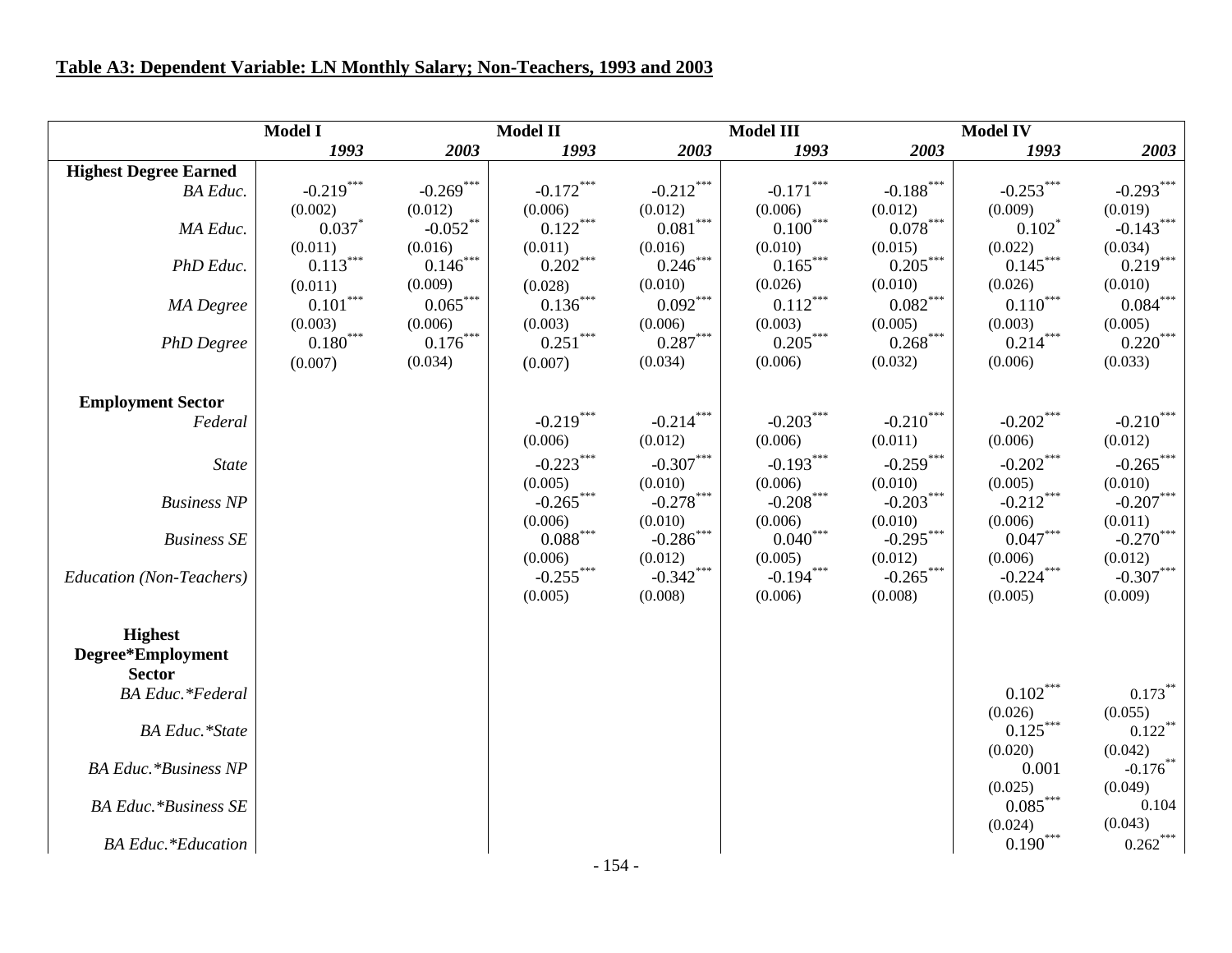| <b>Constant</b>            | 8.327 | 8.478 | $8.375*$ | 8.563 | 8.076                  | 8.253                  | $8.080^{\degree}$      | 8.261                   |
|----------------------------|-------|-------|----------|-------|------------------------|------------------------|------------------------|-------------------------|
| West                       |       |       |          |       | $-0.031***$<br>(0.004) | $-0.012$<br>(0.007)    | $-0.032***$<br>(0.004) | $-0.014$<br>(0.007)     |
|                            |       |       |          |       | (0.004)                | (0.008)                | (0.004)                | (0.008)                 |
| Midwest                    |       |       |          |       | $-0.110***$            | $-0.095***$            | $-0.110***$            | $-0.095***$             |
| South                      |       |       |          |       | $-0.093***$<br>(0.004) | $-0.069***$<br>(0.007) | $-0.094***$<br>(0.004) | $-0.070$ ***<br>(0.007) |
|                            |       |       |          |       | (0.00001)              | (0.00002)              | (0.00001)              | (0.00002)               |
| Esperience <sup>2</sup>    |       |       |          |       | $-0.0005***$           | $-0.0006$ ***          | $-0.0005$              | $-0.0006$ ***           |
|                            |       |       |          |       | (0.000)                | (0.001)                | (0.0007)               | (0.001)                 |
| Experience                 |       |       |          |       | $0.032***$             | $0.034***$             | 0.032                  | $0.033***$              |
|                            |       |       |          |       | (0.010)                | (0.020)                | (0.010)                | (0.020)                 |
| More than 3 Children       |       |       |          |       | $-0.001$               | (0.006)<br>0.034       | $-0.001$               | 0.032                   |
| 1-2 Children               |       |       |          |       | 0.003<br>(0.003)       | $0.021\sp{*}$          | 0.003<br>(0.003)       | $0.021$ **<br>(0.006)   |
|                            |       |       |          |       | (0.004)                | (0.006)                | (0.004)                | (0.006)                 |
| Spouse Work                |       |       |          |       | $-0.145***$            | $-0.127***$            | $-0.144$ ***           | $-0.125***$             |
|                            |       |       |          |       | (0.005)                | (0.007)                | (0.005)                | (0.007)                 |
| <b>Married</b>             |       |       |          |       | $0.212***$             | $0.197***$             | $0.211***$             | $0.194***$              |
|                            |       |       |          |       | (0.016)                | (0.001)                | (0.016)                | (0.001)                 |
| Other Race                 |       |       |          |       | (0.006)<br>$-0.151***$ | (0.010)<br>$-0.077$    | (0.006)<br>$-0.143***$ | (0.010)<br>$-0.080$     |
| Hispanic                   |       |       |          |       | $-0.057***$            | $-0.122***$            | $-0.058***$            | $-0.123***$             |
|                            |       |       |          |       | (0.005)                | (0.010)                | (0.005)                | (0.010)                 |
| <b>Black</b>               |       |       |          |       | $-0.083***$            | $-0.093***$            | $-0.085***$            | $-0.095***$             |
|                            |       |       |          |       | (0.005)                | (0.008)                | (0.005)                | (0.008)                 |
| Asian                      |       |       |          |       | $-0.040***$            | $-0.026$ **            | $-0.039***$            | $-0.028$ **             |
| Female                     |       |       |          |       | (0.003)                | (0.005)                | (0.003)                | (0.007)                 |
| <b>Individual Controls</b> |       |       |          |       | $-0.161$ ***           | $-0.197***$            | $-0.159***$            | $-0.194***$             |
|                            |       |       |          |       |                        |                        |                        |                         |
|                            |       |       |          |       |                        |                        | (0.026)                | (0.040)                 |
| <b>MA Educ.*Education</b>  |       |       |          |       |                        |                        | $0.118***$             | $0.288***$              |
| MA Educ.*Business SE       |       |       |          |       |                        |                        | 0.007<br>(0.048)       | $-0.181$<br>(0.079)     |
|                            |       |       |          |       |                        |                        | (0.045)                | (0.065)                 |
| MA Educ.*Business NP       |       |       |          |       |                        |                        | 0.012                  | 0.123                   |
|                            |       |       |          |       |                        |                        | (0.043)                | (0.065)                 |
| MA Educ.*State             |       |       |          |       |                        |                        | 0.078                  | 0.175                   |
|                            |       |       |          |       |                        |                        | (0.059)                | 0.216<br>(0.095)        |
| MA Educ.*Federal           |       |       |          |       |                        |                        | 0.039                  |                         |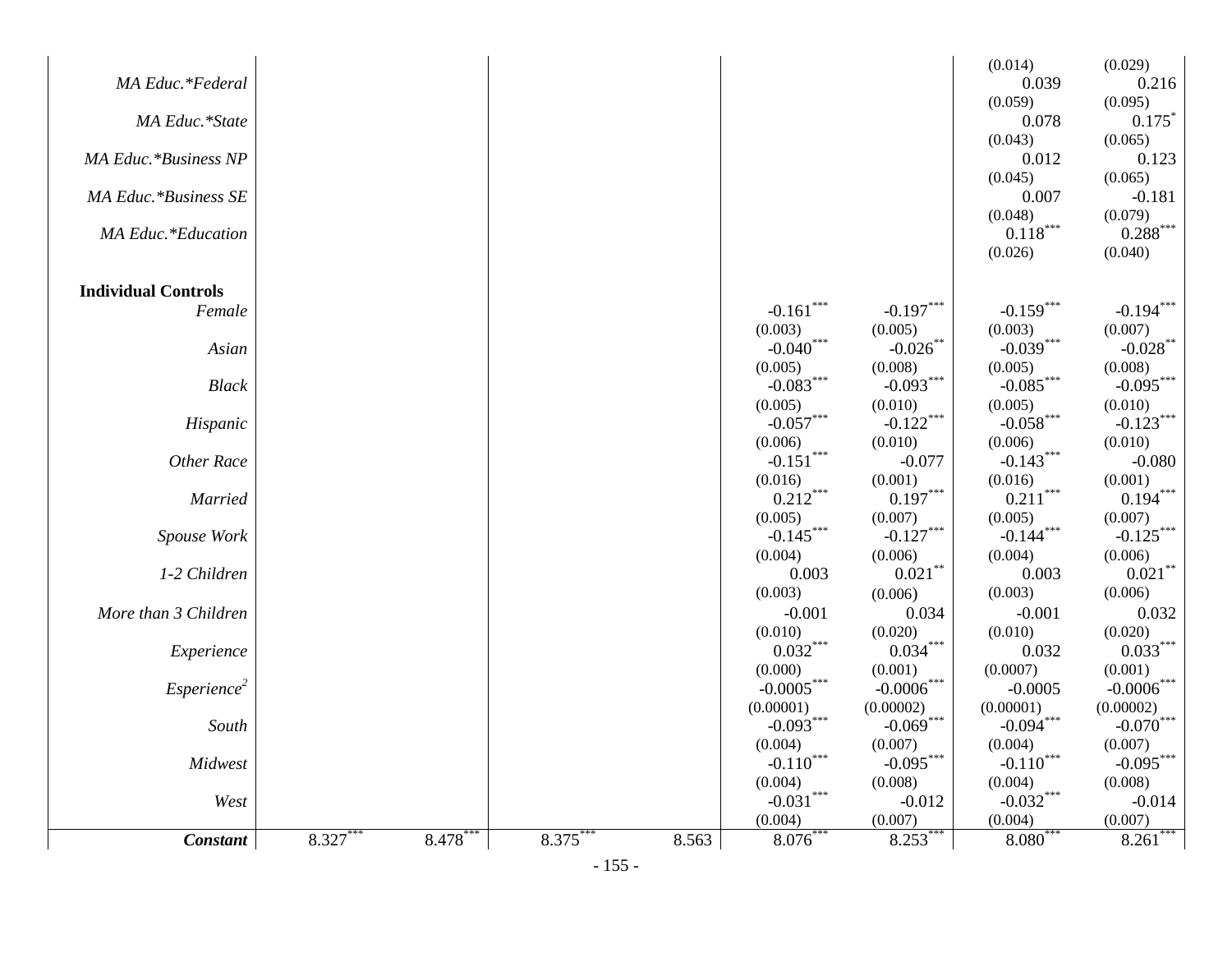|                         | (0.002)     | (0.003)     | (0.002)   | (0.004) | (0.007)     | (0.013)           | (0.007)     | (0.013)     |
|-------------------------|-------------|-------------|-----------|---------|-------------|-------------------|-------------|-------------|
| Adjusted $\mathbf{R}^2$ | 0.029       | 0.016       | 0.074     | 0.055   | 0.175       | 0.115<br>v. 1 1 J |             |             |
| D <sup>2</sup><br>л     | 0.029       | 0.016       | 0.074     | 0.055   | 0.176       | 0.115             | 0.178       | 0.119       |
| 7-Value                 | $605.79***$ | $219.62***$ | 796.03*** | 388.67  | $876.81***$ | 357.74***         | $628.48***$ | $262.20***$ |

\*\*\* Significant at the 0.0001 \*\* Significant at the 0.001 \*Significant at the 0.010; Standard Errors shown in Parentheses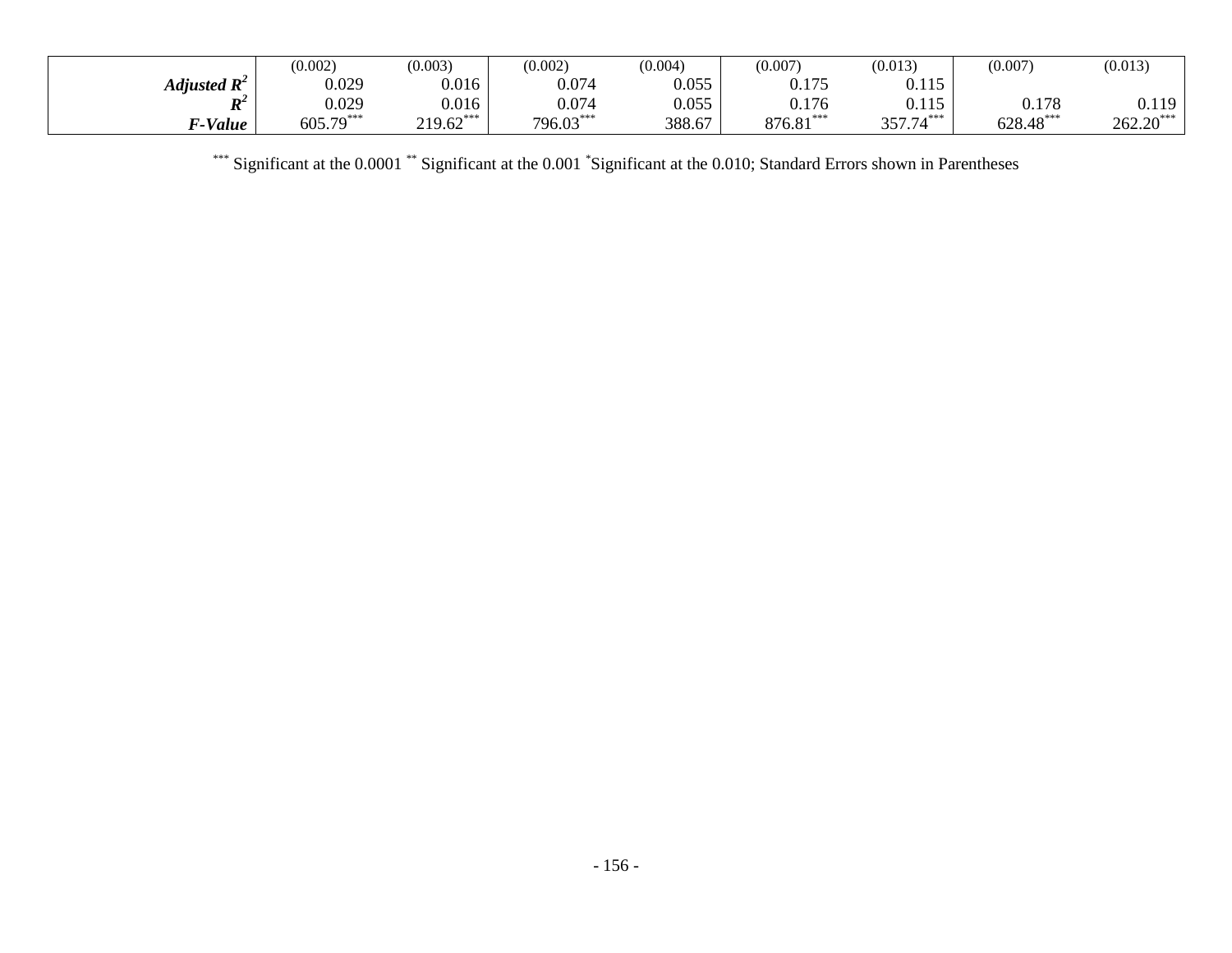## **Table A4: Dependent Variable: LN Monthly Salary; Teachers and Non-Teachers, 1993 and 2003**

|                              | <b>Model I</b> |             | <b>Model II</b> |                      | <b>Model III</b> |                        | <b>Model IV</b>        |              |
|------------------------------|----------------|-------------|-----------------|----------------------|------------------|------------------------|------------------------|--------------|
|                              | 1993           | 2003        | 1993            | 2003                 | 1993             | 2003                   | 1993                   | 2003         |
| <b>Highest Degree Earned</b> |                |             |                 |                      |                  |                        |                        |              |
| <b>BA</b> Educ.              | $-0.184***$    | $-0.244***$ | $-0.133***$     | $-0.148***$          | $-0.126$ ***     | $-0.125***$            | $-0.255***$            | $-0.295***$  |
|                              | (0.004)        | (0.009)     | (0.005)         | (0.009)              | (0.005)          | (0.009)                | (0.009)                | (0.019)      |
| MA Educ.                     | $0.099***$     | 0.023       | $0.154***$      | $0.144***$           | $0.137***$       | $0.139***$             | $0.102^*$              | $-0.144***$  |
|                              | (0.007)        | (0.011)     | (0.007)         | (0.011)              | (0.007)          | (0.011)                | (0.021)                | (0.033)      |
| PhD Educ.                    | $0.080^{*}$    | $0.119***$  | $0.176***$      | $0.220***$           | $0.136***$       | $0.205***$             | $0.144***$             | $0.206***$   |
|                              | (0.026)        | (0.031)     | (0.025)         | (0.031)              | (0.024)          | (0.030)                | (0.024)                | (0.030)      |
| MA Degree                    | $0.150***$     | $0.075***$  | $0.140***$      | $0.100^\mathrm{***}$ | $0.114***$       | $0.088^{\ast\ast\ast}$ | $0.115***$             | $0.091***$   |
|                              | (0.003)        | (0.005)     | (0.003)         | (0.005)              | (0.003)          | (0.005)                | (0.003)                | (0.005)      |
| <b>PhD</b> Degree            | $0.179***$     | $0.150***$  | $0.254***$      | $0.251***$           | $0.210***$       | $0.2116^{***}$         | $0.213***$             | $0.218***$   |
|                              | (0.006)        | (0.009)     | (0.006)         | (0.009)              | (0.006)          | (0.009)                | (0.006)                | (0.009)      |
|                              |                |             |                 |                      |                  |                        |                        |              |
| <b>Employment Sector</b>     |                |             |                 |                      |                  |                        |                        |              |
| Federal                      |                |             | $-0.224***$     | $-0.270***$          | $-0.197***$      | $-0.233***$            | $-0.225***$            | $-0.199***$  |
|                              |                |             | (0.006)         | (0.011)              | (0.006)          | (0.011)                | (0.006)                | (0.011)      |
| State                        |                |             | $-0.225***$     | $-0.310***$          | $-0.197***$      | $-0.264***$            | $-0.207***$            | $-0.268$ *** |
|                              |                |             | (0.005)         | (0.010)              | (0.005)          | (0.009)                | (0.005)                | (0.010)      |
| <b>Business NP</b>           |                |             | $-0.267***$     | $-0.283***$          | $-0.214***$      | $-0.210***$            | $-0.216***$            | $-0.211***$  |
|                              |                |             | (0.006)         | (0.010)              | (0.006)          | (0.010)                | (0.006)                | (0.010)      |
| <b>Business SE</b>           |                |             | $0.087***$      | $-0.289***$          | $0.042***$       | $-0.298***$            | $0.046***$             | $-0.271$ *** |
|                              |                |             | (0.006)         | (0.012)              | (0.006)          | (0.011)                | (0.006)                | (0.012)      |
| Education (Non-Teachers)     |                |             | $-0.264***$     | $-0.359***$          | $-0.207***$      | $-0.284***$            | $-0.229***$            | $-0.312***$  |
|                              |                |             | (0.005)         | (0.008)              | (0.004)          | (0.008)                | (0.005)                | (0.008)      |
| <b>Education</b> (Teachers)  |                |             | $-0.226$ ***    | $-0.285***$          | $-0.216***$      | $-0.199***$            | $-0.184***$            | $-0.346$ *** |
|                              |                |             | (0.006)         | (0.011)              | (0.006)          | (0.010)                | (0.008)                | (0.014)      |
|                              |                |             |                 |                      |                  |                        |                        |              |
| <b>Highest</b>               |                |             |                 |                      |                  |                        |                        |              |
| Degree*Employment            |                |             |                 |                      |                  |                        |                        |              |
| <b>Sector</b>                |                |             |                 |                      |                  |                        |                        |              |
| <b>BA</b> Educ.*Federal      |                |             |                 |                      |                  |                        | $0.101***$             | $0.173***$   |
|                              |                |             |                 |                      |                  |                        | (0.025)                | (0.054)      |
| <b>BA Educ.*State</b>        |                |             |                 |                      |                  |                        | $0.124***$             | $0.122***$   |
|                              |                |             |                 |                      |                  |                        | (0.019)                | (0.041)      |
| <b>BA Educ. *Business NP</b> |                |             |                 |                      |                  |                        | 0.001                  | $-0.176$ **  |
|                              |                |             |                 |                      |                  |                        | (0.024)                | (0.049)      |
| <b>BA Educ.*Business SE</b>  |                |             |                 |                      |                  |                        | $0.085^{\ast\ast\ast}$ | $-0.106*$    |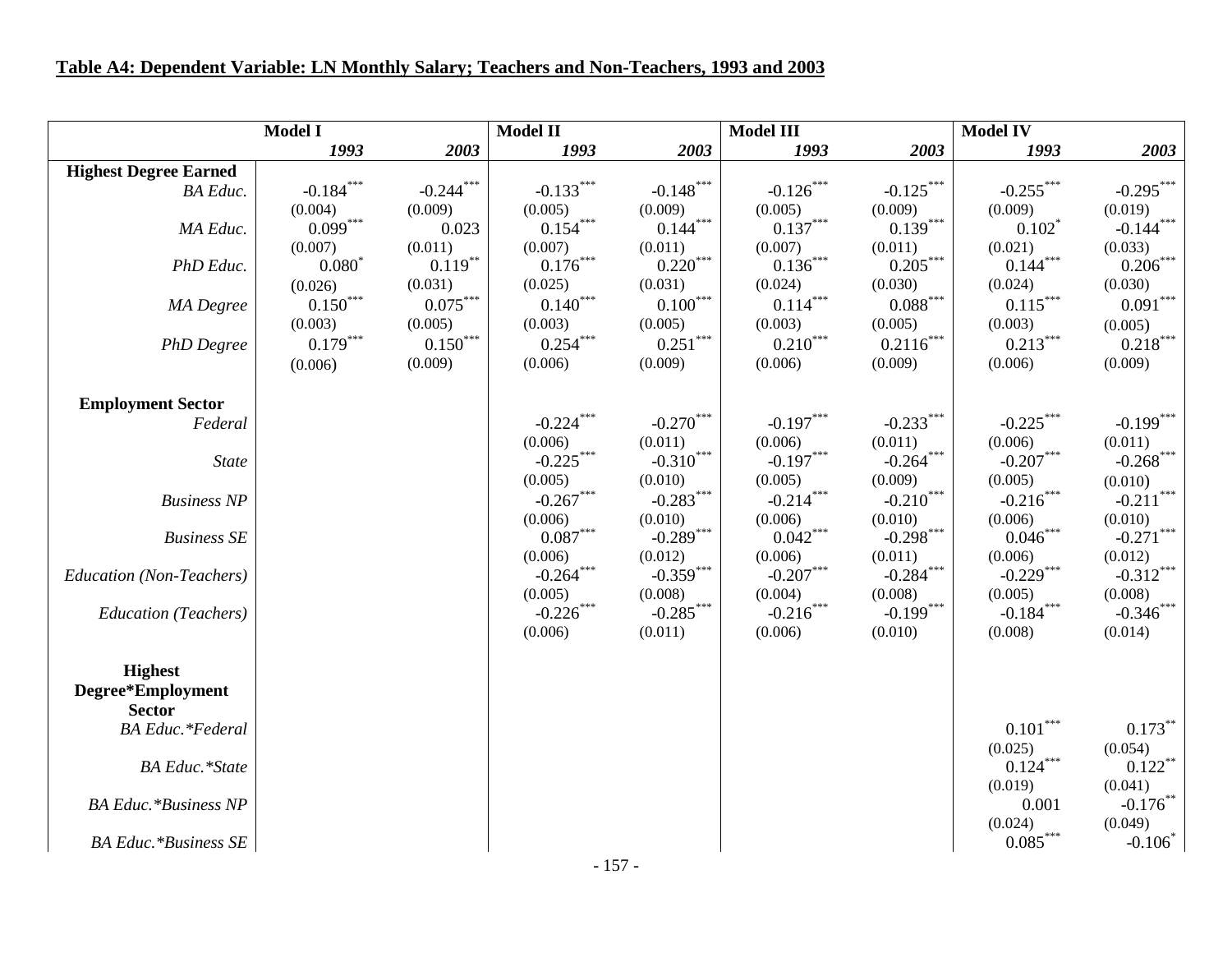|                            |  |                         |                        | (0.023)                | (0.043)                |
|----------------------------|--|-------------------------|------------------------|------------------------|------------------------|
| <b>BA</b> Educ.*Education  |  |                         |                        | $0.190***$             | $0.264***$             |
|                            |  |                         |                        | (0.014)                | (0.028)                |
| <b>BA Educ.*Teachers</b>   |  |                         |                        | $0.278^{\ast\ast\ast}$ | $0.333***$             |
|                            |  |                         |                        | (0.013)                | (0.025)                |
| MA Educ.*Federal           |  |                         |                        | 0.038                  | 0.218                  |
|                            |  |                         |                        | (0.057)                | (0.094)                |
| MA Educ.*State             |  |                         |                        | 0.079                  | 0.177                  |
|                            |  |                         |                        | (0.042)                | (0.064)                |
| MA Educ.*Business NP       |  |                         |                        | 0.012                  | 0.124                  |
|                            |  |                         |                        | (0.043)                | (0.064)                |
| MA Educ.*Business SE       |  |                         |                        | 0.005                  | $-0.179$               |
|                            |  |                         |                        | (0.048)                | (0.078)                |
| <b>MA Educ.*Education</b>  |  |                         |                        | $0.120***$             | $0.293***$             |
|                            |  |                         |                        | (0.026)                | (0.040)                |
| <b>MA Educ. *Teachers</b>  |  |                         |                        | $0.164***$             | $0.376***$             |
|                            |  |                         |                        | (0.023)                | (0.037)                |
|                            |  |                         |                        |                        |                        |
| <b>Individual Controls</b> |  |                         |                        |                        |                        |
| Female                     |  | $-0.156***$             | $-0.192***$            | $-0.153***$            | $-0.189***$            |
|                            |  | (0.003)                 | (0.005)                | (0.003)                | (0.005)                |
| Asian                      |  | $-0.034***$             | $-0.025$ **            | $-0.035***$            | $-0.028$ **            |
|                            |  | (0.004)<br>$-0.066$ *** | (0.007)                | (0.004)                | (0.007)                |
| <b>Black</b>               |  |                         | $-0.087***$            | $-0.066$ ***           | $-0.087***$            |
|                            |  | (0.005)<br>$-0.050***$  | (0.009)<br>$-0.118***$ | (0.005)<br>$-0.049***$ | (0.009)<br>$-0.117***$ |
| Hispanic                   |  |                         | (0.009)                |                        |                        |
| <b>Other Race</b>          |  | (0.005)<br>$-0.128$ *** | $-0.088$               | (0.005)<br>$-0.125***$ | (0.009)<br>$-0.087***$ |
|                            |  | (0.015)                 | (0.016)                | (0.015)                | (0.016)                |
| Married                    |  | $0.203***$              | $0.188^{\ast\ast\ast}$ | $0.201\sp{***}$        | $0.185***$             |
|                            |  | (0.004)                 | (0.007)                | (0.004)                | (0.007)                |
| Spouse Work                |  | $-0.144***$             | $-0.126$ ***           | $-0.142***$            | $-0.123***$            |
|                            |  | (0.004)                 | (0.006)                | (0.004)                | (0.006)                |
| 1-2 Children               |  | 0.002                   | 0.016                  | 0.002                  | $-0.017$ <sup>*</sup>  |
|                            |  | (0.003)                 | (0.005)                | (0.003)                | (0.005)                |
| More than 3 Children       |  | $-0.005$                | 0.028                  | $-0.004$               | 0.027                  |
|                            |  | (0.009)                 | (0.019)                | (0.009)                | (0.019)                |
| Experience                 |  | $0.030^\mathrm{***}$    | $0.032***$             | $0.031***$             | $0.032***$             |
|                            |  | (0.000)                 | (0.001)                | (0.0006)               | (0.001)                |
| Esperience <sup>2</sup>    |  | $-0.0005***$            | $-0.0006$ ***          | $-0.0005^{***}\,$      | $-0.0006***$           |
|                            |  | (0.00001)               | (0.00002)              | (0.00001)              | (0.00002)              |
| South                      |  | $-0.106***$             | $-0.083***$            | $-0.106***$            | $-0.084$ ***           |